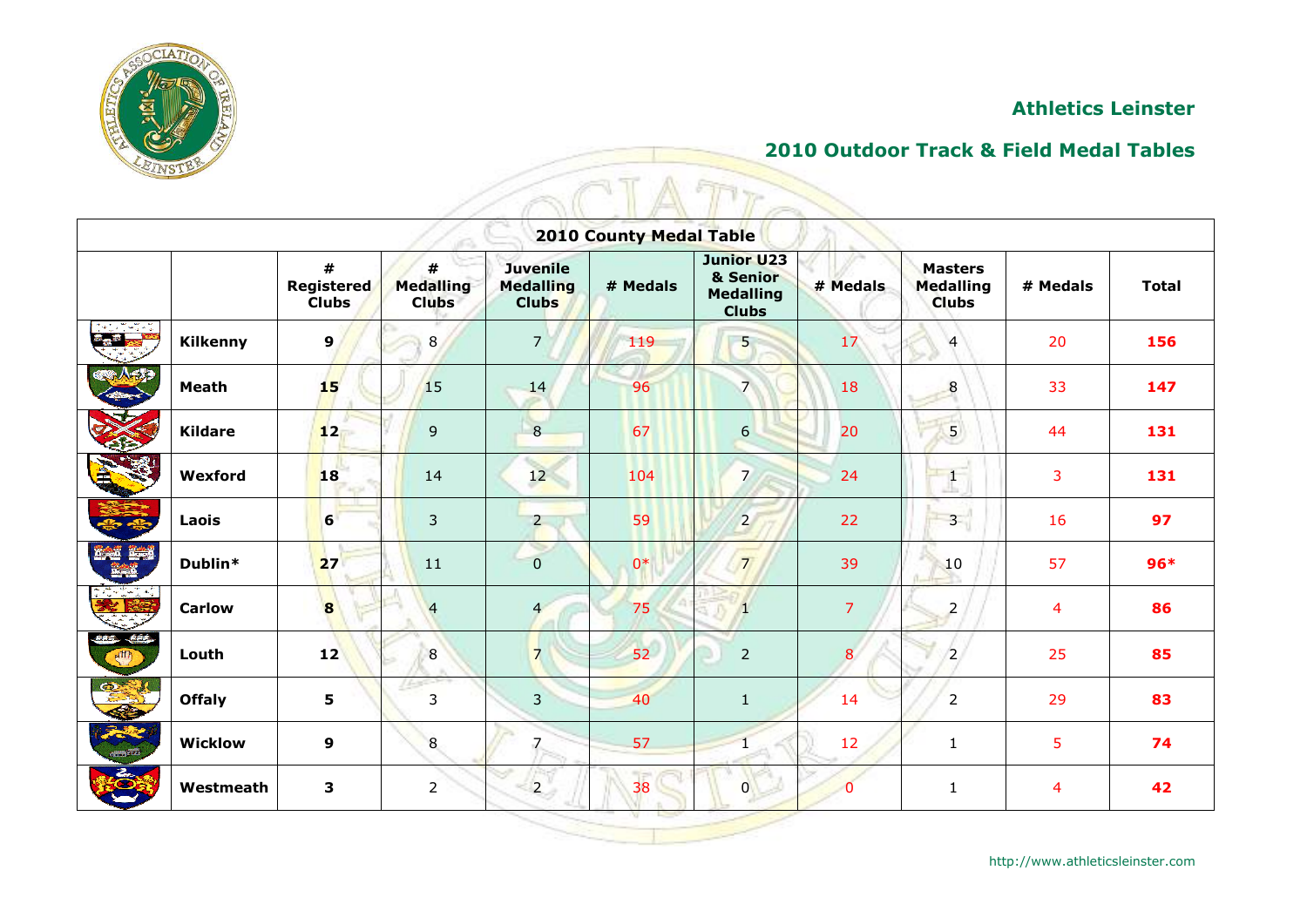

# **2010 Outdoor Track & Field Medal Tables**

|                      |              |                |                |                |                                    |                |                |                |                |                |                |                | the property of the property | <b>2010 Club Medal Table</b> |                |                |                |                 |                |                      |                         |                |                |                |                |                |                |                |
|----------------------|--------------|----------------|----------------|----------------|------------------------------------|----------------|----------------|----------------|----------------|----------------|----------------|----------------|------------------------------|------------------------------|----------------|----------------|----------------|-----------------|----------------|----------------------|-------------------------|----------------|----------------|----------------|----------------|----------------|----------------|----------------|
| <b>CLUB</b>          | <b>Total</b> |                | <b>Overall</b> |                | <b>Club Relay</b><br><b>U9-U11</b> |                |                |                |                |                |                | U12            |                              |                              | U13-U19        |                |                | <b>Combined</b> |                | <b>Jun &amp; U23</b> |                         |                | <b>Senior</b>  |                |                |                | <b>Master</b>  |                |
|                      |              | G              | $\mathbf S$    | B              | G                                  | $\mathbf{s}$   | B              | G              | $\mathbf{s}$   | B              | G              | $\mathbf{s}$   | B                            | G                            | $\mathbf S$    | B              | G              | $\mathbf{s}$    | B              | G                    | $\mathbf{s}$            | B              | G              | S              | B              | G              | $\mathbf{s}$   | $\mathbf B$    |
| Tullamore H.         | 77           | 41             | 20             | 16             | $\overline{0}$                     | $\mathbf{1}$   | 1              |                | $\overline{3}$ | 3              | $\mathbf{1}$   | $\Omega$       | $\overline{0}$               | 10                           | 9              | $\overline{7}$ |                |                 |                | $\overline{7}$       | $\overline{1}$          | 3              | $\overline{2}$ | 1              | $\mathbf{0}$   | 20             | 5              | $\overline{2}$ |
| St. L. O'Toole       | 68           | 32             | 22             | 14             | 5                                  | 3              | 1              |                | $\overline{2}$ | $\overline{0}$ | $\mathbf{1}$   | $\overline{2}$ |                              | 19                           | 12             | $\overline{9}$ | $\mathbf{1}$   | $\overline{2}$  | 1              | 3                    | $\mathbf{1}$            | 1              | $\overline{2}$ | $\Omega$       | $\Omega$       | $\Omega$       | $\Omega$       | $\mathbf{1}$   |
| St. Abban's          | 66           | 24             | 28             | 14             | $\mathbf{1}$                       | $\mathbf 0$    | $\overline{2}$ | $\overline{2}$ | $\mathbf{0}$   | 1              | 1              | $\mathbf{0}$   | $\overline{0}$               | 11                           | 15             | 6              | $\overline{2}$ | $\overline{2}$  | $\mathbf{0}$   | $\overline{2}$       | $\overline{4}$          | 1              | 5              | 3              | $\overline{4}$ | $\mathbf{0}$   | $\overline{4}$ | $\mathbf{0}$   |
| K.C.H                | 61           | 27             | 17             | 17             | 5                                  | $\overline{4}$ | 3              | $\mathbf{0}$   | $\mathbf 0$    |                | $\mathbf{0}$   | -1             | $\overline{2}$               | 16                           | 10             | $\overline{9}$ | $\mathbf{0}$   | $\Omega$        | 1              | 3                    | $\overline{2}$          |                |                | $\Omega$       | $\mathbf{0}$   | $\overline{2}$ | $\mathbf{0}$   | $\mathbf{0}$   |
| Mullingar H.         | 40           | 14             | 18             | $\bf 8$        |                                    |                |                | $\overline{2}$ | $\Omega$       | $\overline{0}$ | $\mathbf{0}$   | $\overline{2}$ |                              | 10                           | 14             | $\overline{7}$ |                |                 |                |                      |                         |                |                |                |                | $\overline{2}$ | $\overline{2}$ | $\pmb{0}$      |
| Dunleer              | 33           | 16             | 9              | 8              | $\mathbf{1}$                       | $\mathbf 0$    | $\overline{0}$ | $\overline{2}$ | $\mathbf 0$    | $\overline{2}$ |                |                |                              | 3                            | $\overline{2}$ | $\overline{2}$ |                |                 |                | $\overline{2}$       | $\overline{2}$          | $\overline{0}$ | 1              | 1              | 1              | $\overline{z}$ | $\overline{4}$ | 3              |
| Newbridge            | 32           | 15             | $\overline{7}$ | 10             | $\mathbf{0}$                       | $\mathbf 0$    | 1              | $\mathbf{0}$   | $\mathbf{1}$   | 1              | $\mathbf{0}$   | $\overline{2}$ |                              | $\overline{4}$               | 1              | $\overline{0}$ |                |                 |                | $\mathbf{1}$         | $\mathbf{1}$            | $\overline{2}$ |                |                |                | 10             | $\overline{2}$ | 5              |
| Celbridge            | 30           | 14             | $\overline{7}$ | $\overline{9}$ | $\mathbf{1}$                       | $\Omega$       |                | $\Omega$       | $\mathbf{1}$   | $\overline{0}$ |                |                |                              | $\overline{2}$               | $\overline{2}$ | $\overline{2}$ | $\mathbf{0}$   | 3               |                | 3                    | $\Omega$                |                |                |                |                | 8              |                | $\overline{4}$ |
| <b>Bree</b>          | 29           | 12             | 6              | 11             | $\mathbf{1}$                       | $\mathbf{1}$   | $\overline{2}$ |                | $\Omega$       | $\overline{0}$ | $\Omega$       | $\Omega$       |                              | 8                            | $\overline{4}$ | $\overline{7}$ | $\mathbf{1}$   | $\mathbf{0}$    | $\mathbf{0}$   | $\mathbf{1}$         | $\mathbf 0$             | 1              | $\overline{0}$ | 1              | $\mathbf{0}$   |                |                |                |
| North Laois          | 29           | 11             | 10             | 8              |                                    |                |                |                |                |                |                |                |                              | 3                            | 5              | $\overline{7}$ |                | $\mathbf{1}$    | $\mathbf{0}$   | $\mathbf 0$          | $\overline{2}$          | $\overline{0}$ | $\overline{0}$ |                | $\Omega$       | $\overline{7}$ | $\mathbf{1}$   | $\mathbf{1}$   |
| St. Coca's           | 29           | 13             | 9              | 7              | $\overline{2}$                     | $\mathbf{1}$   | $\mathbf{0}$   | $\mathbf{0}$   | 1              |                |                |                |                              | 5                            | 5              | 6              |                |                 |                | 3                    | $\overline{\mathbf{1}}$ | $\overline{0}$ | -1             |                | $\theta$       | $\overline{2}$ | $\mathbf{0}$   | $\mathbf{0}$   |
| Gowran               | 28           | 17             | 6              | 5              |                                    |                |                |                |                |                | $\mathbf{0}$   | -1             | $\Omega$                     | 12                           | $\overline{2}$ | 3              | $\overline{2}$ | $\mathbf{1}$    | $\mathbf{0}$   |                      |                         |                |                |                |                | 3              | $\overline{2}$ | $\overline{2}$ |
| St. Joseph's         | 28           | 15             | 10             | 3              |                                    | $\overline{3}$ | $\overline{0}$ |                |                |                | $\mathbf{0}$   | $\Omega$       |                              | 8                            | 3              | $\overline{2}$ |                | $\Omega$        | $\overline{0}$ | $\overline{2}$       | -1                      | $\Omega$       | $\overline{0}$ |                | $\mathbf{0}$   | 3              | 2              | $\mathbf{0}$   |
| Greystone's          | 27           | 14             | $\overline{4}$ | 9              | 3                                  | $\mathbf{1}$   | 3              |                |                |                |                |                |                              | 11                           | 3              | 6              |                |                 |                |                      |                         |                |                |                |                |                |                |                |
| Menapian's           | 23           | 12             | 4              | 7              | $\overline{4}$                     | $\mathbf{0}$   | 1              |                |                |                | 3              | $\mathbf{0}$   | 2                            | $\overline{4}$               | 3              | $\overline{2}$ |                |                 |                |                      |                         |                | -1             | 1              | 2              |                |                |                |
| Cushinstown          | 22           | 8              | 8              | 6              | $\mathbf{0}$                       | $\Omega$       |                | 3              | $\overline{4}$ |                | $\mathbf{0}$   | 1              | $\mathbf{0}$                 | $\overline{4}$               | 3              | $\overline{4}$ | 1              | $\Omega$        | $\overline{0}$ |                      |                         |                |                |                |                |                |                |                |
| D.S.D                | 22           | 12             | 8              | $\overline{2}$ |                                    |                |                |                |                |                |                |                |                              |                              |                |                |                |                 |                | $\mathbf{0}$         | $\Omega$                |                | -1             | 3              | 1              | 11             | 5              | $\mathbf{0}$   |
| Trim                 | 20           | 5              | 8              | $\overline{7}$ |                                    |                |                |                |                |                | $\mathbf{1}$   | $\Omega$       | $\overline{0}$               | $\mathbf{1}$                 | 3              | 5              |                |                 |                | $\mathbf{1}$         | $\Omega$                | $\overline{2}$ | $\overline{0}$ |                | $\Omega$       | 2              | $\overline{4}$ | $\overline{0}$ |
| Clonliffe H.'s       | 18           | 13             | 3              | $\overline{2}$ |                                    |                |                |                |                |                |                |                |                              |                              |                |                |                |                 |                | 1                    | $\Omega$                |                | 8              | 3              | $\Omega$       | 4              | $\Omega$       | -1             |
| D.M.P.               | 18           | 12             | 3              | 3              |                                    |                |                |                |                |                |                |                |                              | $\overline{7}$               | $\overline{2}$ |                | $\mathbf{0}$   | $\Omega$        | 1              | 3                    | $\overline{1}$          |                | $\overline{2}$ | $\mathbf 0$    | $\Omega$       |                |                |                |
| Crusaders            | 17           | 10             | 6              | 1              |                                    |                |                |                |                |                |                |                |                              |                              |                |                |                |                 |                | $\mathbf{0}$         | $\overline{2}$          | $\Omega$       | $\overline{2}$ | $\overline{2}$ | $\mathbf{1}$   | 8              | $\overline{2}$ | $\mathbf{0}$   |
| Enniscorthy          | 17           | $\overline{4}$ | 6              | $\overline{7}$ | $\mathbf{0}$                       | $\overline{2}$ | $\mathbf{0}$   |                |                |                |                |                |                              | 3                            | 3              | 5              | $\mathbf{1}$   | $\mathbf{1}$    | $\overline{2}$ |                      |                         |                |                |                |                |                |                |                |
| Sli Cualann          | 17           | 10             | 6              |                |                                    |                |                |                |                |                |                |                |                              |                              |                |                |                |                 |                | 5                    | 3                       |                | $\overline{0}$ | 3              | $\mathbf{0}$   | 5              | $\mathbf{0}$   | $\mathbf{0}$   |
| Fr. Murphy           | 16           | 3              | 5              | 8              |                                    |                |                |                |                |                | $\mathbf{0}$   | -1             |                              | $\mathbf{1}$                 | 3              | $\overline{4}$ |                |                 |                | $\Omega$             | $\Omega$                |                | $\overline{0}$ |                | $\mathbf{1}$   | $\overline{2}$ | $\mathbf{0}$   | 1              |
| Navan                | 16           | $\overline{4}$ | $\overline{7}$ | 5              | $\overline{0}$                     | $\mathbf{1}$   | $\overline{0}$ |                | $\mathbf{1}$   |                | $\mathbf{1}$   | $\mathbf{1}$   | $\overline{2}$               | $\overline{0}$               | $\overline{2}$ |                |                |                 |                | $\overline{1}$       | $\overline{2}$          |                |                |                |                |                | $\Omega$       | $\overline{0}$ |
| Bohermeen            | 13           | 3              | 8              | $\overline{2}$ |                                    |                |                | $\mathbf{0}$   | 1              | $\overline{0}$ | $\mathbf{0}$   | $\mathbf{1}$   | $\overline{0}$               | $\overline{2}$               | 5              | -1             | 1              | $\Omega$        | $\mathbf{0}$   |                      |                         |                |                |                |                | $\Omega$       | 1              | 1              |
| <b>Brow Ranger's</b> | 13           | 4              | 4              | 5              |                                    |                |                |                |                |                | $\Omega$       | $\Omega$       |                              | 3                            | $\Omega$       | $\overline{4}$ |                |                 |                |                      |                         |                |                |                |                |                | $\overline{4}$ | $\mathbf 0$    |
| Dunboyne             | 13           | 4              | 6              | 3              |                                    |                |                |                |                |                | $\overline{0}$ |                | $\overline{0}$               | $\overline{2}$               | $\overline{4}$ |                | $\mathbf{0}$   | $\mathbf{0}$    |                | $\blacksquare$       | $\mathbf{0}$            | $\Omega$       | -1             | $\mathbf{0}$   | $\Omega$       | $\mathbf{0}$   | $\mathbf{1}$   | $\mathbf{1}$   |
|                      |              |                |                |                |                                    |                |                |                |                |                |                |                |                              |                              |                |                |                |                 |                |                      |                         |                |                |                |                |                |                |                |

TIT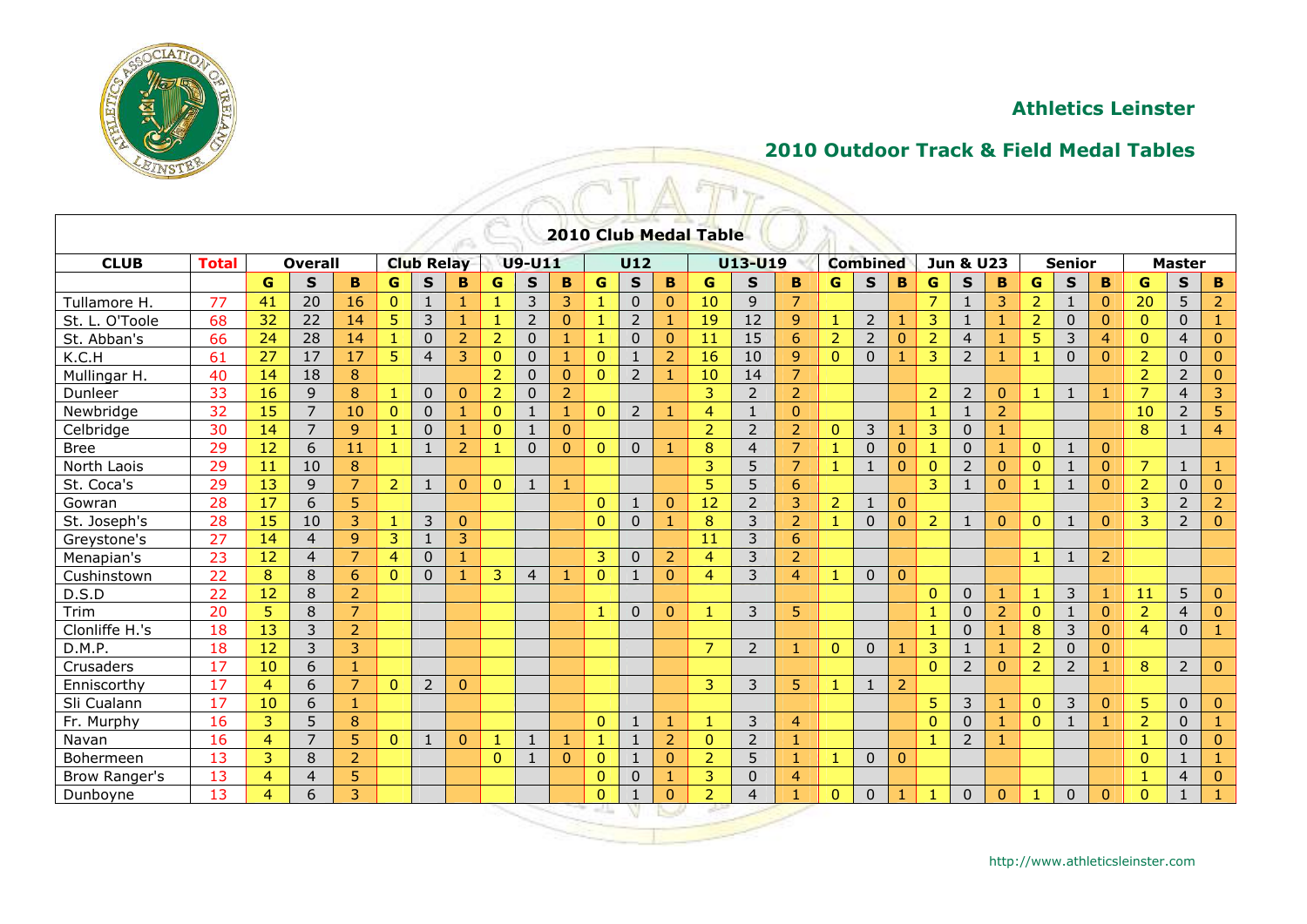

## **2010 Outdoor Track & Field Medal Tables**

| <b>ATTADT</b>           |                |                 |                |                |                |                   |              |                |                |              |             |                |              |                |                |                |              |                 |              |                      |              |              |                |                |              |                |               |                |
|-------------------------|----------------|-----------------|----------------|----------------|----------------|-------------------|--------------|----------------|----------------|--------------|-------------|----------------|--------------|----------------|----------------|----------------|--------------|-----------------|--------------|----------------------|--------------|--------------|----------------|----------------|--------------|----------------|---------------|----------------|
| <b>CLUB</b>             | <b>Total</b>   |                 | <b>Overall</b> |                |                | <b>Club Relay</b> |              |                | U9-U11         |              |             | U12            |              |                | U13-U19        |                |              | <b>Combined</b> |              | <b>Jun &amp; U23</b> |              |              |                | <b>Senior</b>  |              |                | <b>Master</b> |                |
|                         |                | G               | $\mathbf{s}$   | B              | G              | $\mathbf{s}$      | B            | $\mathbf{G}$   | $\mathbf{s}$   | B            | $\mathbf G$ | $\mathbf{s}$   | B            | G              | $\mathbf{s}$   | B              | G            | $\mathbf{s}$    | B            | G                    | $\mathbf{s}$ | B            | $\mathbf{G}$   | $\mathbf{s}$   | $\mathbf{B}$ | G              | $\mathbf{s}$  | $\mathbf B$    |
| Kildare A.C             | 13             | 9               | $\overline{2}$ | $\overline{2}$ |                |                   |              |                |                |              |             |                |              | $\overline{1}$ | $\mathbf{1}$   | $\mathbf{0}$   |              |                 |              | $\mathbf{0}$         | 1            | 1            |                |                |              | 8              | $\Omega$      |                |
| Naas                    | 13             | $6\phantom{1}6$ | $\overline{3}$ | $\overline{4}$ |                |                   |              | $\mathbf{0}$   | $\overline{2}$ | $\mathbf{1}$ |             |                |              | 3              | $\mathbf{0}$   | $\overline{2}$ |              |                 |              | $\mathbf{1}$         | $\mathbf 0$  | $\mathbf{1}$ |                |                |              | $\overline{2}$ | $\mathbf{1}$  | $\mathbf{0}$   |
| St. Paul's              | 13             | $\overline{7}$  | $\overline{4}$ | $\overline{2}$ |                |                   |              |                |                |              |             |                |              | 3              | $\overline{3}$ | $\overline{1}$ |              |                 |              | $\overline{4}$       | $\mathbf{1}$ | $\mathbf{1}$ |                |                |              |                |               |                |
| Roundwood               | 12             | $\overline{5}$  | $\overline{4}$ | 3              | 3              | $\overline{1}$    | $\mathbf{0}$ |                |                |              |             |                |              | $\overline{2}$ | $\overline{3}$ | 3              |              |                 |              |                      |              |              |                |                |              |                |               |                |
| Drogheda                | 11             | 5               | 6              | $\Omega$       |                |                   |              |                |                |              |             |                |              |                |                |                |              |                 |              |                      |              |              |                |                |              | 5              | 6             | $\mathbf{0}$   |
| Glenmore                | 11             | $\overline{4}$  | $\overline{3}$ | $\overline{4}$ |                |                   |              | $\overline{2}$ | $\Omega$       | $\mathbf{0}$ |             |                |              | $\overline{2}$ | $\overline{3}$ | $\overline{4}$ |              |                 |              |                      |              |              |                |                |              |                |               |                |
| Rathfarnham             | 11             | $\overline{4}$  | $\overline{3}$ | $\overline{4}$ |                |                   |              |                |                |              |             |                |              |                |                |                |              |                 |              |                      |              |              | $\overline{1}$ | $\mathbf 0$    | $\mathbf{1}$ | 3              | 3             | 3              |
| St. Andrew's            | 11             | 9               | $\mathbf{1}$   | 1              |                |                   |              |                |                |              |             |                |              | 3              | $\Omega$       | $\Omega$       |              |                 |              |                      |              |              |                |                |              | 6              | $\mathbf{1}$  | $\mathbf{1}$   |
| Aghaviller              | 10             | 3               | 2              | 5              | $\overline{0}$ | 2                 | 3            | $\overline{2}$ | $\mathbf{0}$   |              |             |                |              | $\mathbf{1}$   | $\Omega$       |                |              |                 |              |                      |              |              |                |                |              |                |               |                |
| Star of the Sea         | 10             | $\overline{4}$  | 3              | 3              |                |                   |              |                |                |              |             |                |              | $\overline{2}$ | $\mathbf{1}$   | $\Omega$       |              |                 |              | $\overline{1}$       | $\Omega$     | $\Omega$     | $\mathbf{0}$   | $\Omega$       | $\mathbf{1}$ | $\mathbf{1}$   | 2             | $\overline{2}$ |
| Raheny Shm'rck          | 9              | 5               | $\mathbf{1}$   | 3              |                |                   |              |                |                |              |             |                |              |                |                |                |              |                 |              | 2                    | -1           | 1            | $\overline{2}$ | $\Omega$       | 2            |                | $\Omega$      | $\mathbf{0}$   |
| St. Peter's             | 9              | 3               | 3              | 3              |                |                   |              |                |                |              |             |                |              | $\overline{2}$ | 3              | $\overline{2}$ | $\mathbf{1}$ | $\Omega$        | $\mathbf{0}$ | $\mathbf{0}$         | $\mathbf 0$  | 1            |                |                |              |                |               |                |
| St. Senan's             | 9              | $\mathbf{1}$    | $\overline{4}$ | $\overline{4}$ |                |                   |              |                |                |              |             |                |              | $\mathbf{0}$   | $\overline{3}$ | $\overline{4}$ |              |                 |              | 1                    | 1            | $\mathbf{0}$ |                |                |              |                |               |                |
| Caim                    | 8              | 2               | $\overline{4}$ | $\overline{2}$ |                |                   |              |                |                |              |             |                |              | 2              | $\overline{4}$ | $\overline{2}$ |              |                 |              |                      |              |              |                |                |              |                |               |                |
| Inbhear Dee             | 8              | $\overline{4}$  | $\mathbf{1}$   | 3              | $\overline{0}$ | $\mathbf{0}$      | 1            |                |                |              |             |                |              | $\overline{4}$ | $\mathbf{1}$   | $\overline{2}$ |              |                 |              |                      |              |              |                |                |              |                |               |                |
| St. Gerard's            | 8              | 5               | $\overline{2}$ | $\mathbf{1}$   |                |                   |              | $\overline{2}$ | $\overline{2}$ | 1            | 3           | $\mathbf{0}$   | $\mathbf{0}$ |                |                |                |              |                 |              |                      |              |              |                |                |              |                |               |                |
| <b>Blackrock Dublin</b> | $\overline{7}$ | $\overline{5}$  | $\overline{2}$ | $\Omega$       |                |                   |              |                |                |              |             |                |              |                |                |                |              |                 |              |                      |              |              |                |                |              | 5              | 2             | $\mathbf{0}$   |
| Metro/St.Brigid's       | $\overline{7}$ | $\overline{1}$  | 5              | 1              |                |                   |              |                |                |              |             |                |              |                |                |                |              |                 |              |                      |              |              | $\overline{0}$ | $\overline{0}$ | -1           | -1             | 5             | $\mathbf{0}$   |
| Na Fianna               | $\overline{7}$ | $\mathbf{1}$    | $\overline{3}$ | 3              |                |                   |              | $\mathbf{0}$   | $\overline{0}$ | 1            |             |                |              | $\mathbf{0}$   | $\overline{2}$ | -1             | $\mathbf{1}$ | $\mathbf{0}$    | $\mathbf{0}$ | $\mathbf{0}$         | $\mathbf{1}$ | 1            |                |                |              |                |               |                |
| Tinryland               | $\overline{7}$ | 3               | $\mathbf{1}$   | 3              |                |                   |              |                |                |              |             |                |              | $\overline{2}$ | $\Omega$       | $\overline{2}$ |              |                 |              |                      |              |              |                |                |              | $\mathbf{1}$   | $\mathbf{1}$  | -1             |
| <b>Ballon Rathoe</b>    | 6              | $\overline{2}$  | $\overline{2}$ | $\overline{2}$ |                |                   |              | $\mathbf{0}$   | $\mathbf{1}$   | 1            |             |                |              | $\overline{2}$ | $\mathbf{1}$   | -1             |              |                 |              |                      |              |              |                |                |              |                |               |                |
| Boyne                   | 6              | $\overline{2}$  | $\mathbf{1}$   | 3              |                |                   |              |                |                |              |             |                |              | $\mathbf{1}$   | $\mathbf{1}$   | 3              | $\mathbf{1}$ | $\Omega$        | $\Omega$     |                      |              |              |                |                |              |                |               |                |
| Crookstown M            | 6              | 3               | $\overline{2}$ | $\mathbf{1}$   |                |                   |              | $\Omega$       | $\mathbf{1}$   | $\Omega$     |             |                |              | 3              | $\mathbf{1}$   | 1              |              |                 |              |                      |              |              |                |                |              |                |               |                |
| St. Killian's           | 6              | $\Omega$        | 6              | $\Omega$       |                |                   |              |                |                |              |             |                |              | $\Omega$       | 5              | $\Omega$       |              |                 |              | $\mathbf{0}$         |              | $\Omega$     |                |                |              |                |               |                |
| <b>Blackrock Louth</b>  | 5              | $\overline{1}$  | 3              | $\mathbf{1}$   | $\mathbf{1}$   | $\mathbf{1}$      | $\Omega$     |                |                |              |             |                |              | $\Omega$       | $\overline{2}$ | 1              |              |                 |              |                      |              |              |                |                |              |                |               |                |
| Dunshaughlin            | 5              | $\Omega$        | $\overline{4}$ | $\mathbf{1}$   |                |                   |              | $\Omega$       | $\Omega$       | 1            |             |                |              | $\Omega$       | $\overline{4}$ | $\Omega$       |              |                 |              |                      |              |              |                |                |              |                |               |                |
| Hacketstown             | 5              | $\overline{2}$  | $\mathbf{1}$   | $\overline{2}$ | $\mathbf{1}$   | $\mathbf{1}$      |              | -1             | $\Omega$       | $\mathbf{1}$ |             |                |              |                |                |                |              |                 |              |                      |              |              |                |                |              |                |               |                |
| Parnell                 | 5              | $\mathbf{0}$    | 3              | $\overline{2}$ |                |                   |              |                |                |              |             |                |              | $\mathbf{0}$   | 3              | $\overline{2}$ |              |                 |              |                      |              |              |                |                |              |                |               |                |
| Unattached              | 5              | $\mathbf{1}$    | 3              | 1              |                |                   |              |                |                |              | -1          | $\overline{2}$ | $\mathbf{0}$ |                |                |                |              |                 |              | $\mathbf{0}$         | -1           | 1            |                |                |              |                |               |                |
| <b>Brothers Pearse</b>  | 4              | 3               | $\mathbf{1}$   | $\Omega$       |                |                   |              |                |                |              |             |                |              |                |                |                |              |                 |              |                      |              |              |                |                |              | 3              | 1             | $\mathbf{0}$   |
|                         |                |                 |                |                |                |                   |              |                |                |              |             |                |              | سنزل           |                |                |              |                 |              |                      |              |              |                |                |              |                |               |                |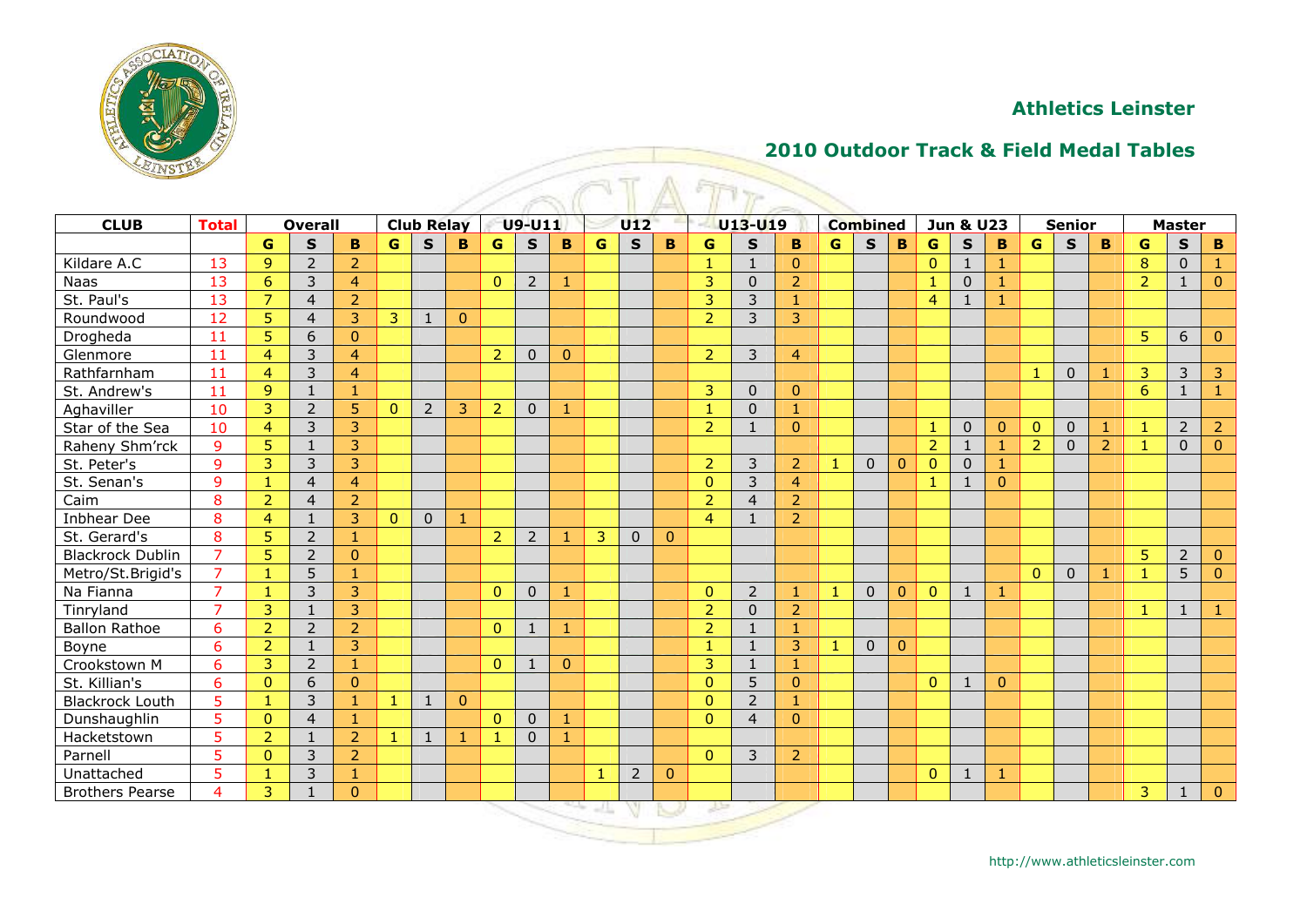

## **2010 Outdoor Track & Field Medal Tables**

| <b>ATIANTA</b>       |                |                |                |                |              |              |              |                |                |              |              |              |                |                |                |                |              |              |              |              |                |                |                |                |                | $\sqrt{1 + \gamma}$<br><b>CLUB</b><br><b>Combined</b><br><b>Jun &amp; U23</b><br><b>Total</b><br><b>Overall</b><br><b>Club Relay</b><br><b>U9-U11</b><br>U12<br>U13-U19<br><b>Senior</b><br><b>Master</b> |                |                |  |  |  |  |  |  |  |  |  |  |  |  |
|----------------------|----------------|----------------|----------------|----------------|--------------|--------------|--------------|----------------|----------------|--------------|--------------|--------------|----------------|----------------|----------------|----------------|--------------|--------------|--------------|--------------|----------------|----------------|----------------|----------------|----------------|-----------------------------------------------------------------------------------------------------------------------------------------------------------------------------------------------------------|----------------|----------------|--|--|--|--|--|--|--|--|--|--|--|--|
|                      |                |                |                |                |              |              |              |                |                |              |              |              |                |                |                |                |              |              |              |              |                |                |                |                |                |                                                                                                                                                                                                           |                |                |  |  |  |  |  |  |  |  |  |  |  |  |
|                      |                | G              | $\mathbf{s}$   | B              | G            | $\mathbf{s}$ | B            | $\mathbf{G}$   | $\mathsf{s}$   | B            | G            | $\mathbf{s}$ | B              | G              | $\mathbf{s}$   | B              | $\mathbf G$  | $\mathbf{s}$ | $\mathbf B$  | $\mathbf G$  | $\mathbf{s}$   | B              | $\mathbf{G}$   | $\mathbf{s}$   | B              | G                                                                                                                                                                                                         | $\mathbf{s}$   | $\mathbf B$    |  |  |  |  |  |  |  |  |  |  |  |  |
| Donore               | $\overline{4}$ | $\overline{2}$ | $\mathbf{1}$   | 1              |              |              |              |                |                |              |              |              |                |                |                |                |              |              |              |              |                |                | $\overline{0}$ | $\mathbf{1}$   | 1              | $\overline{2}$                                                                                                                                                                                            | $\mathbf{0}$   | $\mathbf{0}$   |  |  |  |  |  |  |  |  |  |  |  |  |
| Ferbane              | $\overline{4}$ | $\overline{2}$ | $\mathbf{1}$   | $\mathbf{1}$   |              |              |              |                |                |              |              |              |                | $\overline{0}$ | $\mathbf{1}$   | $\mathbf{1}$   |              |              |              |              |                |                |                |                |                | $\overline{2}$                                                                                                                                                                                            | $\mathbf 0$    | $\mathbf{0}$   |  |  |  |  |  |  |  |  |  |  |  |  |
| Gorey                | $\overline{4}$ | $\mathbf{1}$   | $\overline{2}$ | $\mathbf{1}$   |              |              |              |                |                |              |              |              |                | $\mathbf{1}$   | $\overline{2}$ | $\mathbf{1}$   |              |              |              |              |                |                |                |                |                |                                                                                                                                                                                                           |                |                |  |  |  |  |  |  |  |  |  |  |  |  |
| S.B.R                | $\overline{4}$ | 1              | 3              | $\overline{0}$ |              |              |              |                |                |              |              |              |                |                |                |                |              |              |              | $\mathbf{0}$ | -1             | $\mathbf{0}$   |                |                |                | -1                                                                                                                                                                                                        | $\overline{2}$ | $\mathbf{0}$   |  |  |  |  |  |  |  |  |  |  |  |  |
| Thomastown           | $\overline{4}$ | $\overline{2}$ | $\mathbf{1}$   | $\mathbf{1}$   |              |              |              |                |                |              |              |              |                | $\mathbf{1}$   | $\mathbf{1}$   | $\mathbf{1}$   |              |              |              | $\mathbf{1}$ | $\mathbf 0$    | $\overline{0}$ |                |                |                |                                                                                                                                                                                                           |                |                |  |  |  |  |  |  |  |  |  |  |  |  |
| Ardee                | 3              | 2              | $\mathbf{0}$   | $\mathbf{1}$   | $\mathbf{1}$ | $\mathbf{0}$ | $\Omega$     | 1              | $\Omega$       | $\mathbf{1}$ |              |              |                |                |                |                |              |              |              |              |                |                |                |                |                |                                                                                                                                                                                                           |                |                |  |  |  |  |  |  |  |  |  |  |  |  |
| Castlecomer          | 3              | $\Omega$       | 3              | $\overline{0}$ |              |              |              |                |                |              |              |              |                |                |                |                |              |              |              | $\mathbf{0}$ |                | $\Omega$       | $\mathbf{0}$   | $\overline{2}$ | $\mathbf{0}$   |                                                                                                                                                                                                           |                |                |  |  |  |  |  |  |  |  |  |  |  |  |
| Eire Og              | $\overline{3}$ | 3              | $\mathbf{0}$   | $\Omega$       |              |              |              | -1             | $\overline{0}$ | $\mathbf{0}$ | -1           | $\Omega$     | $\Omega$       | $\mathbf{1}$   | $\Omega$       | $\Omega$       |              |              |              |              |                |                |                |                |                |                                                                                                                                                                                                           |                |                |  |  |  |  |  |  |  |  |  |  |  |  |
| Horeswood            | $\overline{3}$ | $\Omega$       | $\overline{3}$ | $\Omega$       |              |              |              |                |                |              |              |              |                | $\Omega$       | $\overline{3}$ | $\Omega$       |              |              |              |              |                |                |                |                |                |                                                                                                                                                                                                           |                |                |  |  |  |  |  |  |  |  |  |  |  |  |
| Le Cheile            | $\overline{3}$ | $\overline{2}$ | $\Omega$       | $\mathbf{1}$   |              |              |              |                |                |              |              |              |                | $\overline{2}$ | $\Omega$       | $\mathbf{1}$   |              |              |              |              |                |                |                |                |                |                                                                                                                                                                                                           |                |                |  |  |  |  |  |  |  |  |  |  |  |  |
| Adamstown            | $\overline{2}$ | $\mathbf{1}$   | $\overline{0}$ | $\mathbf{1}$   |              |              |              | $\mathbf{0}$   | $\mathbf 0$    | $\mathbf{1}$ | $\mathbf{1}$ | $\Omega$     | $\overline{0}$ |                |                |                |              |              |              |              |                |                |                |                |                |                                                                                                                                                                                                           |                |                |  |  |  |  |  |  |  |  |  |  |  |  |
| <b>Bray Runners</b>  | $\overline{2}$ | $\mathbf{1}$   | $\mathbf{1}$   | $\overline{0}$ |              |              |              |                |                |              |              |              |                | $\mathbf{1}$   | $\mathbf{1}$   | $\Omega$       |              |              |              |              |                |                |                |                |                |                                                                                                                                                                                                           |                |                |  |  |  |  |  |  |  |  |  |  |  |  |
| Edenderry            | $\overline{2}$ | $\Omega$       | $\Omega$       | $\overline{2}$ |              |              |              |                |                |              |              |              |                | $\Omega$       | $\Omega$       | $\overline{2}$ |              |              |              |              |                |                |                |                |                |                                                                                                                                                                                                           |                |                |  |  |  |  |  |  |  |  |  |  |  |  |
| N.W. Kildare         | $\overline{2}$ | $\mathbf{0}$   | $\mathbf{1}$   | $\mathbf{1}$   |              |              |              | $\mathbf{0}$   | $\overline{1}$ | $\mathbf{1}$ |              |              |                |                |                |                |              |              |              |              |                |                |                |                |                |                                                                                                                                                                                                           |                |                |  |  |  |  |  |  |  |  |  |  |  |  |
| N. Westmeath         | $\overline{2}$ | $\mathbf{1}$   | $\overline{0}$ | 1              |              |              |              |                |                |              |              |              |                |                |                |                |              |              |              |              |                |                | $\mathbf{1}$   | $\mathbf{0}$   | $\mathbf{1}$   |                                                                                                                                                                                                           |                |                |  |  |  |  |  |  |  |  |  |  |  |  |
| Ratoath Ms.          | $\overline{2}$ | $\mathbf{0}$   | $\mathbf{1}$   | 1              | $\mathbf{0}$ | $\mathbf{1}$ | $\mathbf{0}$ |                |                |              |              |              |                | $\Omega$       | $\Omega$       | $\mathbf{1}$   |              |              |              |              |                |                |                |                |                |                                                                                                                                                                                                           |                |                |  |  |  |  |  |  |  |  |  |  |  |  |
| Slaney Olympic       | $\overline{2}$ | $\overline{2}$ | $\overline{0}$ | $\Omega$       |              |              |              |                |                |              |              |              |                |                |                |                |              |              |              |              |                |                | 2              | $\mathbf{0}$   | $\overline{0}$ |                                                                                                                                                                                                           |                |                |  |  |  |  |  |  |  |  |  |  |  |  |
| St. Benedict's       | $\overline{2}$ | $\mathbf{1}$   | $\mathbf{1}$   | $\Omega$       |              |              |              |                |                |              |              |              |                | $\mathbf{1}$   | $\mathbf{1}$   | $\Omega$       |              |              |              |              |                |                |                |                |                |                                                                                                                                                                                                           |                |                |  |  |  |  |  |  |  |  |  |  |  |  |
| St. Michael's        | $\overline{2}$ | 1              | $\mathbf{1}$   | $\Omega$       |              |              |              |                |                |              |              |              |                |                |                |                | $\mathbf{1}$ | $\Omega$     | $\mathbf{0}$ |              |                |                |                |                |                | $\Omega$                                                                                                                                                                                                  | $\mathbf{1}$   | $\overline{0}$ |  |  |  |  |  |  |  |  |  |  |  |  |
| Tara                 | $\overline{2}$ | $\mathbf{0}$   | $\mathbf{0}$   | $\overline{2}$ |              |              |              | $\overline{0}$ | $\overline{0}$ | $\mathbf{1}$ |              |              |                | $\Omega$       | $\Omega$       | $\mathbf{1}$   |              |              |              |              |                |                |                |                |                |                                                                                                                                                                                                           |                |                |  |  |  |  |  |  |  |  |  |  |  |  |
| <b>UCD Athletics</b> | $\overline{2}$ | $\overline{2}$ | $\overline{0}$ | $\Omega$       |              |              |              |                |                |              |              |              |                |                |                |                |              |              |              |              |                |                |                |                |                | $\overline{2}$                                                                                                                                                                                            | $\mathbf{0}$   | $\pmb{0}$      |  |  |  |  |  |  |  |  |  |  |  |  |
| Fingallians          | $\mathbf{1}$   | $\mathbf{1}$   | $\mathbf 0$    | $\overline{0}$ |              |              |              |                |                |              |              |              |                |                |                |                |              |              |              | $\mathbf{1}$ | $\overline{0}$ | $\Omega$       |                |                |                |                                                                                                                                                                                                           |                |                |  |  |  |  |  |  |  |  |  |  |  |  |
| Kilmore Mrs.         |                | $\mathbf{0}$   | $\mathbf{1}$   | $\Omega$       |              |              |              |                |                |              |              |              |                | $\mathbf{0}$   | $\mathbf{1}$   | $\mathbf{0}$   |              |              |              |              |                |                |                |                |                |                                                                                                                                                                                                           |                |                |  |  |  |  |  |  |  |  |  |  |  |  |
| Moynalvey            | $\overline{1}$ | $\Omega$       | $\Omega$       | $\mathbf{1}$   |              |              |              |                |                |              |              |              |                | $\Omega$       | $\overline{0}$ | $\mathbf{1}$   |              |              |              |              |                |                |                |                |                |                                                                                                                                                                                                           |                |                |  |  |  |  |  |  |  |  |  |  |  |  |
| St. Anne's           | $\mathbf{1}$   | $\mathbf{1}$   | $\Omega$       | $\overline{0}$ |              |              |              |                |                |              |              |              |                | $\mathbf{1}$   | $\Omega$       | $\Omega$       |              |              |              |              |                |                |                |                |                |                                                                                                                                                                                                           |                |                |  |  |  |  |  |  |  |  |  |  |  |  |
| St. Brigid's         | $\mathbf{1}$   | $\mathbf{0}$   | $\overline{0}$ | $\mathbf{1}$   |              |              |              |                |                |              |              |              |                | $\Omega$       | $\mathbf 0$    | ٦              |              |              |              |              |                |                |                |                |                |                                                                                                                                                                                                           |                |                |  |  |  |  |  |  |  |  |  |  |  |  |
| Tallaght             | $\mathbf{1}$   | $\Omega$       | $\overline{0}$ | $\mathbf{1}$   |              |              |              |                |                |              |              |              |                |                |                |                |              |              |              |              |                |                |                |                |                | $\overline{0}$                                                                                                                                                                                            | $\mathbf 0$    |                |  |  |  |  |  |  |  |  |  |  |  |  |
| Tinahealy            | $\overline{1}$ | $\Omega$       | $\mathbf{1}$   | $\Omega$       |              |              |              |                |                |              |              |              |                | $\Omega$       | $\mathbf{1}$   | $\Omega$       |              |              |              |              |                |                |                |                |                |                                                                                                                                                                                                           |                |                |  |  |  |  |  |  |  |  |  |  |  |  |
| Emo Rath             | $\mathbf 0$    |                |                |                |              |              |              |                |                |              |              |              |                |                |                |                |              |              |              |              |                |                |                |                |                |                                                                                                                                                                                                           |                |                |  |  |  |  |  |  |  |  |  |  |  |  |
| St. Pat's            | $\mathbf{0}$   |                |                |                |              |              |              |                |                |              |              |              |                |                |                |                |              |              |              |              |                |                |                |                |                |                                                                                                                                                                                                           |                |                |  |  |  |  |  |  |  |  |  |  |  |  |
| # MEDALS             |                | 74             |                |                |              |              |              |                | 65             |              |              | 42           |                |                | 500            |                |              | 32           |              |              | 107            |                |                | 76             |                |                                                                                                                                                                                                           | 237            |                |  |  |  |  |  |  |  |  |  |  |  |  |

http://www.athleticsleinster.com